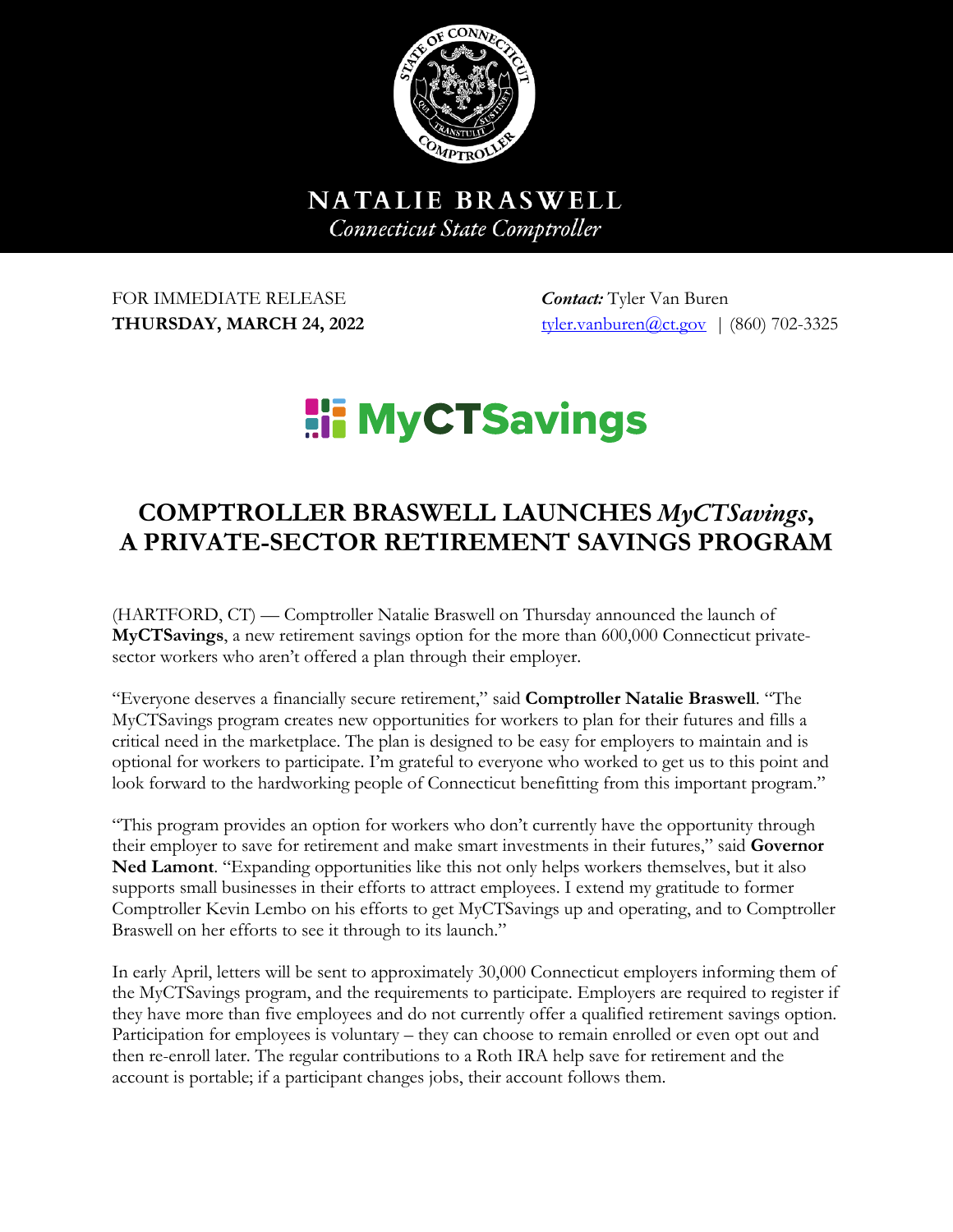"I have long championed legislation to provide private sector workers with a secure retirement option," said **Senate President Pro Tempore Martin M. Looney (D – New Haven)**. "Far too many of our senior citizens rely solely on Social Security for retirement income. While Social Security has lifted generations of seniors out of poverty, that income alone is often not sufficient to provide for a decent living. I am deeply gratified to see this initiative on which I was proud to collaborate with former Speaker Joe Aresimowicz come to fruition as MyCTSavings. I would like to thank Comptroller Braswell and former Comptroller Lembo for their work in setting up this program."

"I want to thank Comptroller Braswell for shining a bright light on this important retirement savings plan," said **Speaker of the House Matt Ritter (D – Hartford)**. "A financially secure retirement requires planning and lots of saving. The MyCTSavings program will be an important tool for thousands-upon-thousands of private sector workers."

"MyCTSavings will be a great option for small businesses and their employees," said **Senate Majority Leader Bob Duff (D – Norwalk)**. "Too often small businesses are unable to provide benefits like retirement plans because they do not have the scale of large corporations. MyCTSavings will provide an avenue for private sector workers across the state to save now for a comfortable retirement in their golden years."

"This program will not only benefit Connecticut workers, but our whole state. By offering the MyCTSavings program, workers who don't currently have access to a retirement savings account will now have the option to save for their future so that they have money in the bank to enjoy their golden years," said **House Majority Leader Jason Rojas (D – East Hartford, Manchester)**.

MyCTSavings is designed to be easy and flexible for both the employer and employee. Employer registration is quick, and the program seamlessly integrates into any payroll process. A pilot program began in October, enrolling several employers to test processes and gain feedback. Participants have found it easy to enroll and maintain, and are already seeing the benefits for their workers.

"As a small company, it can be hard to compete with benefits packages at large corporations," said **Axel Collazo, Assistant Manager of Ace Transportation** of Tolland. "It was easy to enroll and our employees who chose to participate are already excited about the opportunity to start saving for retirement."

"I investigated 401K retirement plans for our staff in the past, but they were always too expensive for our company," said **John Miller, owner of National Chromium** in Putnam. "This program is very easy to administer, charges no fees and literally takes me five minutes a week to enter the weekly payroll deductions for our employees that opted to participate."

"Massage therapists have traditionally not had good vehicles for retirement savings. The MyCTSavings program is the first opportunity some of our therapists have had to start planning for financial security," said **Julie Robbins, founder and CEO of The Well For Women** in New Haven. "We found the system very straightforward, painless to maintain, and easy to make changes if needed. The whole team is so excited about the MyCTSavings plan, and we are grateful to have participated in the pilot program!"